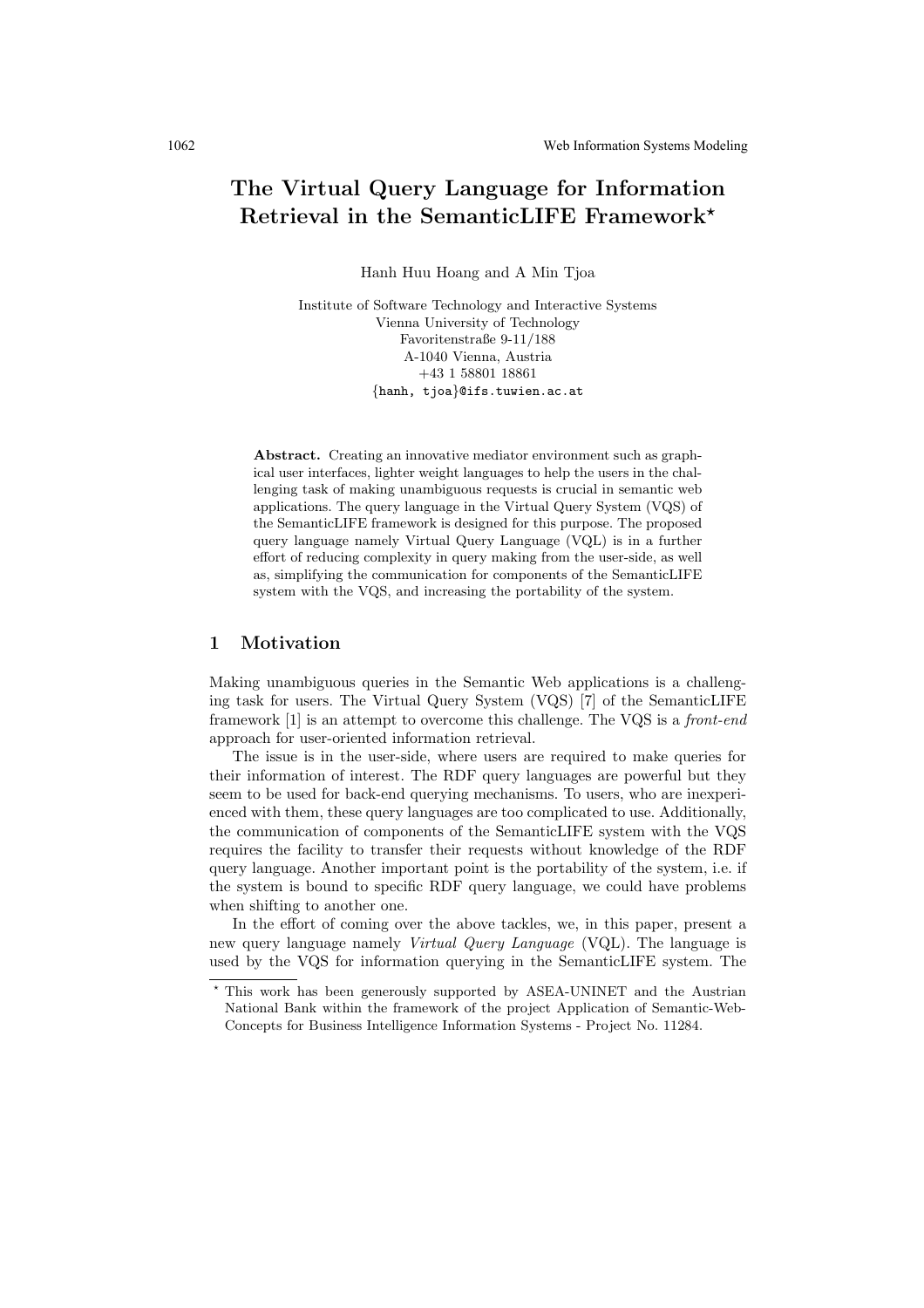VQL is a much lighter weight language than RDF query languages; but it offers interesting features to complete the tasks of information querying in the Semantic Web applications.

The rest of this paper is organized as follows: firstly, similar approaches is briefly presented in Section 2. Next, details of the VQL are pointed out in Section 3. Section 4 introduces VQL query operators; and the issues of mapping a VQL query to the respective RDF query are then described in Section 5. Finally, the paper is concluded with a sketch of the future work.

# 2 Related Work

There are two main approaches to reduce the difficulty in creating queries from user-side in Semantic Web applications. The first trend is going to design the friendly and interactive query user interfaces to guide users in making the queries. The high-profiled examples for this trend are GRQL [2] and SEWASIE [4].

GRQL - Graphical RQL - relies on the full power of the RDF/S data model for constructing on the fly queries expressed in RQL [8]. More precisely, a user can navigate graphically through the individual RDF/S class and property definitions and generate transparently the RQL path expressions required to access the resources of interest. These expressions capture accurately the meaning of its navigation steps through the class (or property) subsumption and/or associations. Additionally, users can enrich the generated queries with filtering conditions on the attributes of the currently visited class while they can easily specify the resource's class(es) appearing in the query result.

Another graphical query generation interface, SEWASIE, is described in [4]. Here, the user is given some pre-prepared domain-specific patterns to choose from as a starting point, which he can then extend and customize. The refinements to the query can either be additional property constraints to the classes or a replacement of another compatible class in the pattern such as a sub or superclass. This is performed through a clickable graphic visualization of the ontology neighbourhood of the currently selected class.

The second approach of reducing complexity is the effort in creating much lighter query languages than expressive RDF query languages. Following this trend, the approach in [6] and another one known as GetData Query interface [10] are hight-rate examples.

[6] describes an a simple expressive constraint language for Semantic Web applications. At the core of this framework is a well-established semantic data model with an associated expressive constraint language. The framework defines a 'Constraint Interchange Format' in form of RDF for the language, allowing each constraint to be defined as a resource in its own right.

Meanwhile, the approach of GetData Query interface [10] of TAP<sup>1</sup> expresses the need of a much lighter weight interface for constructing complex queries. The reason is that the current query languages for RDF, DAML, and more generally

<sup>1</sup> TAP Infrastructure, http://tap.stanford.edu/.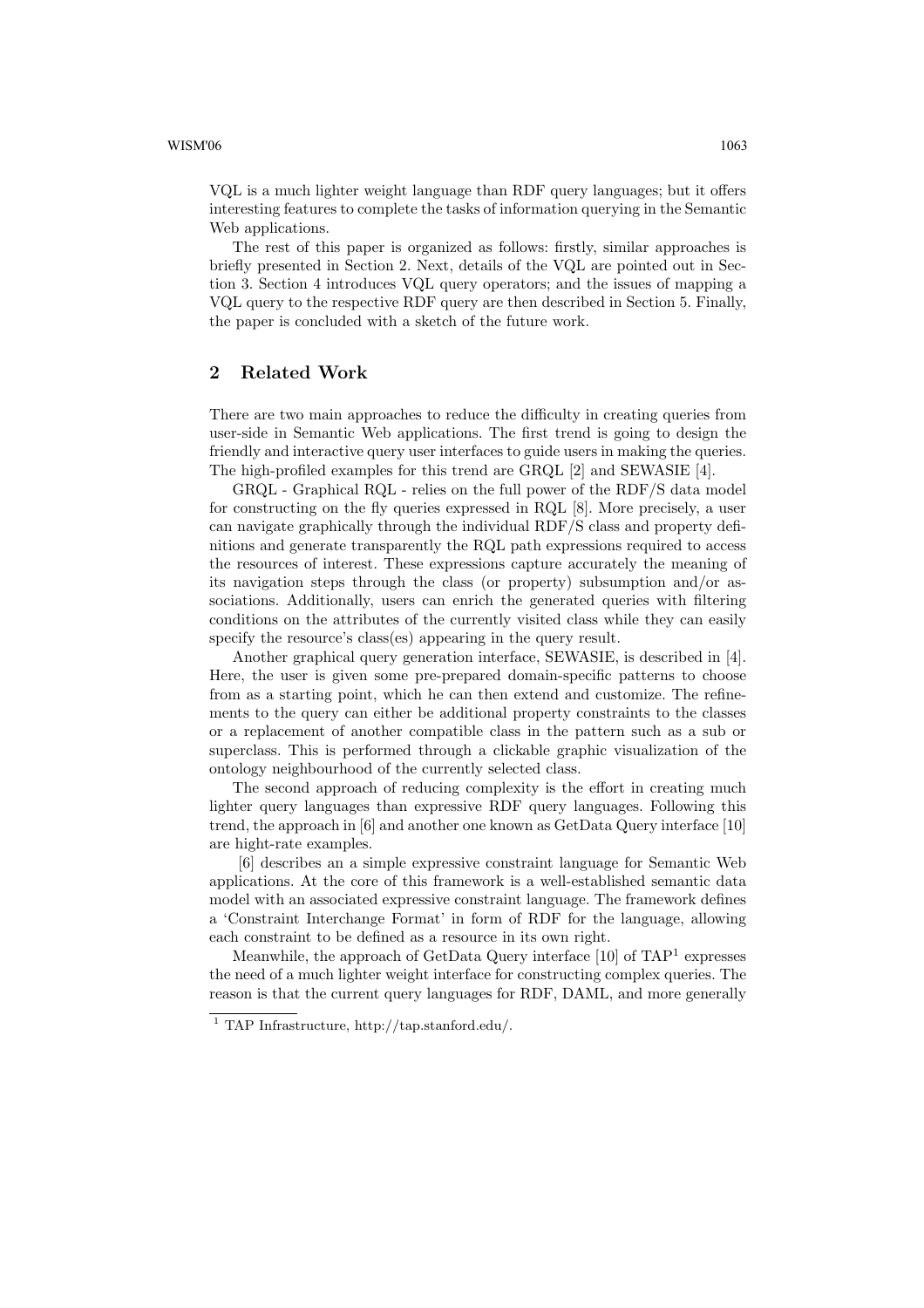for semi-structured data provide very expressive mechanisms that are aimed at making it easy to express complex queries. The idea of GetData is to design a simple query interface which enables to network accessible data presented as directed labeled graph. This approach provides a system which is very easy to build, support both type of users, data providers and data consumers.

Our approach, VQL, continues this trend to design an effective and lighter weight query language to assist the users make queries in simple manner and simplify the communication between components of the SemanticLIFE system with the query module - the VQS.

# 3 The Virtual Query Language - VQL

#### 3.1 The Goals of the VQL

A number query languages have been developed for the Semantic Web data such as data in form of RDF (RQL [8], RDQL [11], SPARQL [9], and iTQL [12]). Why do we need yet another query language?

These query languages all provide very expressive mechanisms that are aimed at making it easy to express complex queries. Unfortunately, with such expressive query languages, it is not easy to construct queries to normal users as well as to ask abstract information. What we need is a much lighter weight query language that is easier to use. A simple lightweight query system would be complementary to more complete query languages mentioned above. VQL is intended to be a simple query language which supports "semantic" manner from users' queries. In the context of the VQS and SemanticLIFE system, we can see the aims of VQL as follows:

- VQL helps clients making queries without knowledge of RDF query languages. The user just gives basic parameters of needed information in VQL queries, and would receive the expecting results.

- VQL assists users in navigating the system via semantic links or associations provided in the powerful query operators based on ontologies.

- VQL simplifies the communication between Query module and other parts. Since the components asking for information do not need to issues the RDF query statement, which is uneasy task for them. As well as this feature keeps the SemanticLIFE's components more independent.

- VQL enables the portability of the system. Actually, the SemanticLIFE and VQS choose a specific RDF query language for the its back-end database. However, in the future, they probably could be shifted to another query language, so that this change does not effect other parts of the systems, especially the interface of the system database.

### 3.2 The Syntax of VQL

Query Document Syntax. Generally, a VQL query is a document having four parts: parameters, data sources, constraints, and query results format as the schema depicted in Fig. 1.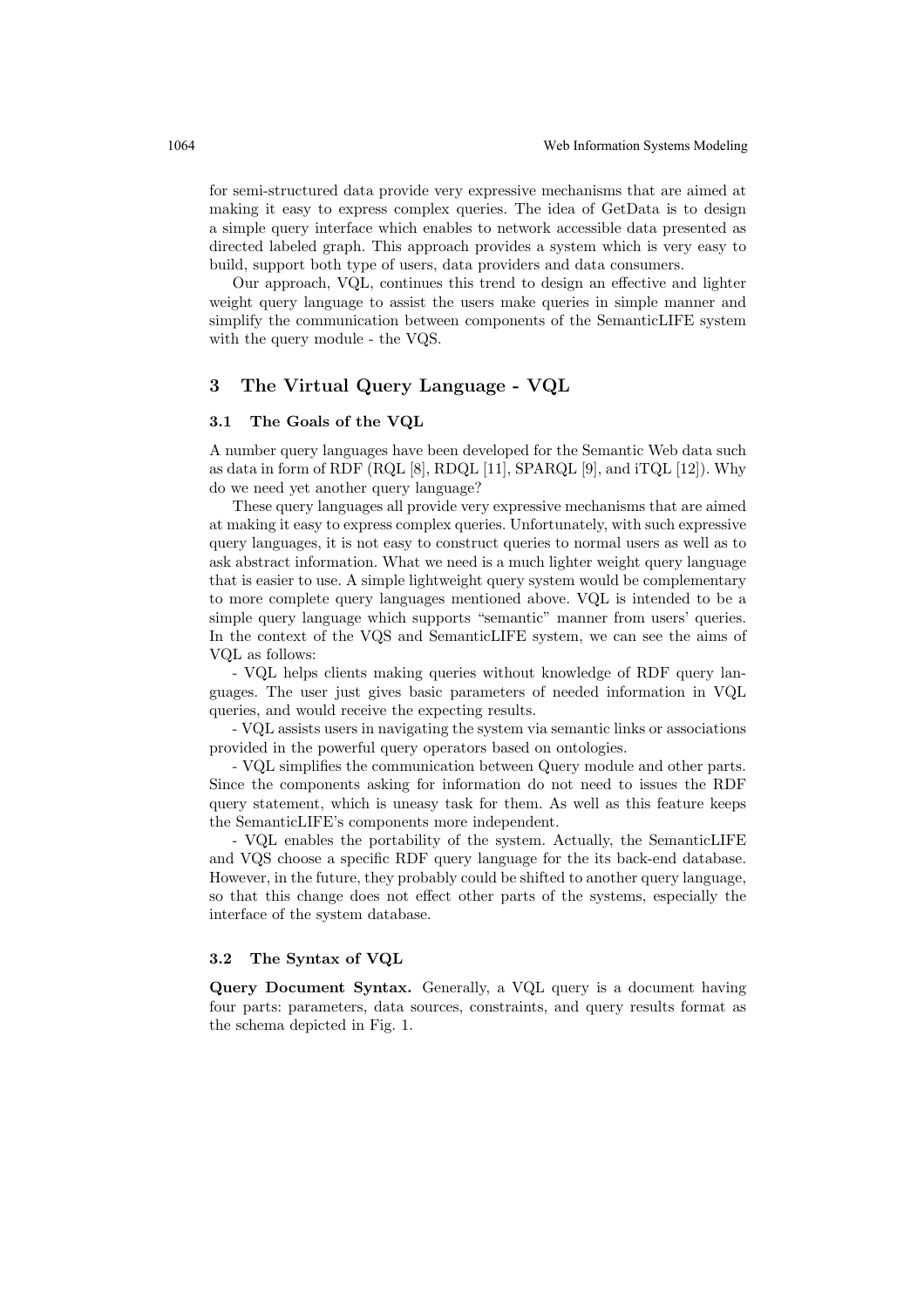

Fig. 1. The schema for general VQL queries

The first part contains parameters of specifying the information of interest. A parameter consists of a variable name, the criteria value, and additional attributes for sorting or eliminating unneeded information from the results. The second part is used for specifying the sources where the information will be referred to extract from. Obviously, the information need defined in the first part must be related to the sources specified in this part.

Thirdly, the constraints of the query are defined in the third part of the document. Here the relations between sources, parameters are combined using the VQL operators. Finally, the format of query results is identified in the fourth part. VQL supports four query results formats that are XML, text, RDF graph, and serialized objects of query result sets. This provides flexibility for clients to process the query results.

XML-based Format. A standard format for information exchange, a easyto-use and familiar-to-clients format, a widely accepted standard, and a flexible and open format are the requirements for the VQL query document. We have considered some alternatives and decided to choose XML as the format for VQL query syntax. A XML-based VQL query is structured as follow (Fig. 2):

- The top level or the body of query is  $\langle\text{query}\rangle$  element. Here, the type of the query must be specified in type attribute. The reserved terms used for this attribute are "data", "schema", "itql1" and "itql2" for different VQL query types (see section 3.4). For example, <query type="data"> is a VQL data query.

- The second level contains required sub-elements. Depending on the type of a VQL query the elements are used respectively: for the data query, elements of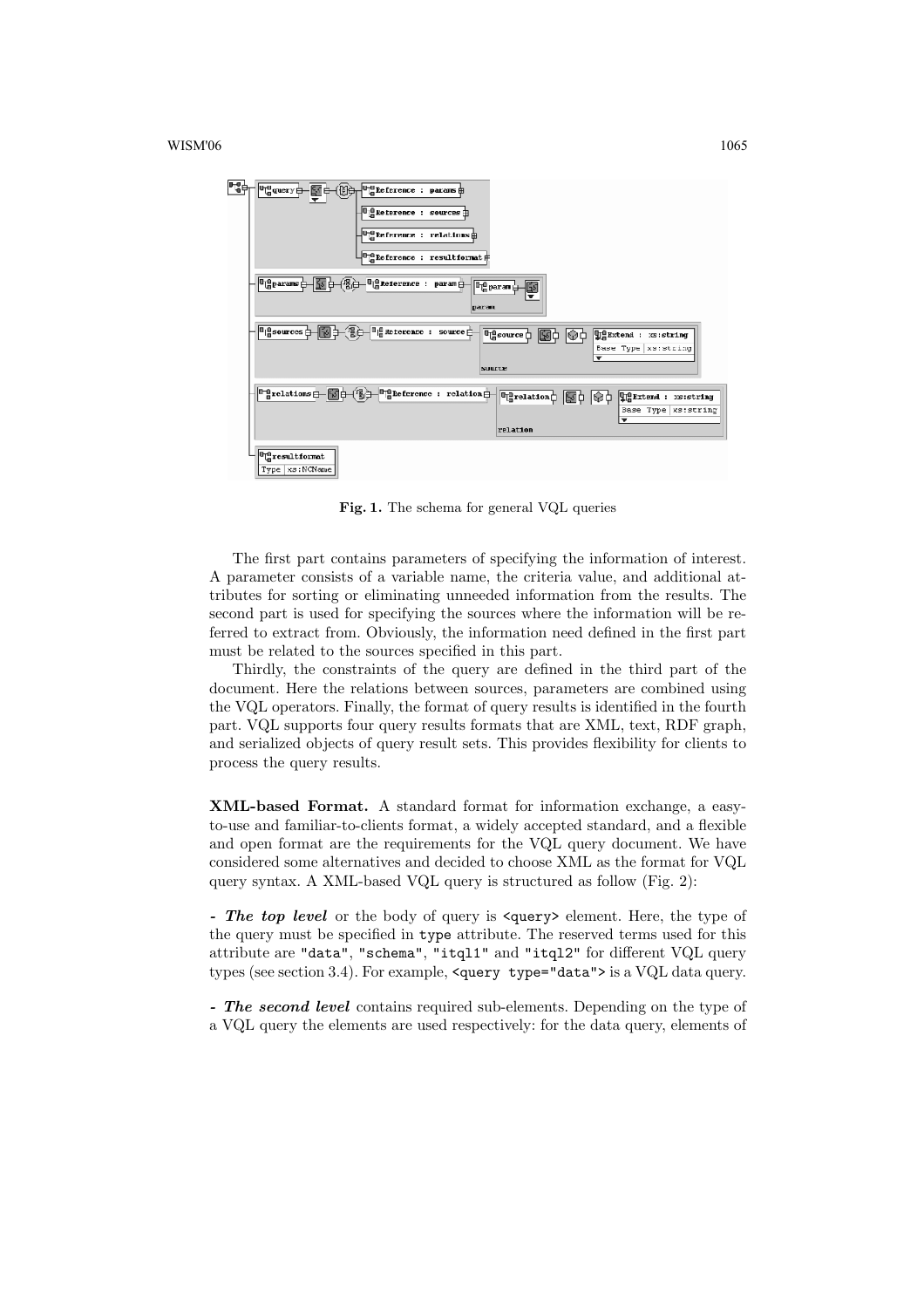```
<query type="data">
 -<br><params>
  .<br><param show="1" name="s1:messageTimeStamp">2005-11-01</param>
  <param show="0" name="s2:messageTimeStamp">2005-11-31</param>
 \langle/narams>
 <sources>
  <source name="fileupload">FileUpload</source>
  <source name="browsingsession">BrowsingSession</source>
 </sources>
<relations>
  <relation id="1" param="s1" source="">dt:gt</relation>
  <relation id="2" param="s2" source="">dt:lt</relation>
\langle/relations\rangle<resultformat>xml</resultformat>
</guery>
```
Fig. 2. An XML-based VQL Query Example

<params>, <sources>, and <relations> are used once for each. These elements have their children specified in the third level. Fig. 2 is an example. For the schema query or the iTQL type 1 query, we use only one <statement> element which contains a RDF query statement (Fig. 3). For the iTQL2 query, elements of <select>, <from>, <where>, <orderby>, <limit> and <offset> are used in the same way, where last three are optional as described in Fig. 4. Moreover at this level, we must identify the query results format in the <resultformat> element by a term among "xml", "text", "rdf", or "object".

- The third level elements are only applied for the VQL data queries. The elements are children of <params>, <sources>, and <relations>; and the tags consequently are <param>, <source>, and <relation> with their own attributes.

 $\sim$  <param> element: each parameter is identified by this element with required attributes: show and name. While show is set to 1 or 0 that means the result of this parameter is shown in the result sets or not; name has two parts: a *variable* and the *meta – information* which are put together with ":", i.e. variable:metainfo. Besides, this element has two optional attributes known as order="1"/"0" and exclude="string". The order attribute is used for sorting, while exclude is for excluding some information from query results. The element is enclosed with an optional value for filtering.

-  $\leq$  source belowent: names of concerned sources for users' requests will be put here. This element has only one attribute name which is an internal name of data sources. This internal name is assigned automatically by the system.

- <relation> element: contains a constraint of the VQL query. The required attributes of each constraint are: id="number", param="variable", source="source*name*", and optional  $or = "id"$ . The id is assigned a number, *variable* in the related <param> is used in this param attribute. Attribute source is identified with source – name or left empty in the case of only one data source specified; and or is assigned by id of another  $\langle$ relation> in order to make an OR expression. The operator for the constraint is put as value of the  $\epsilon$  relation below element.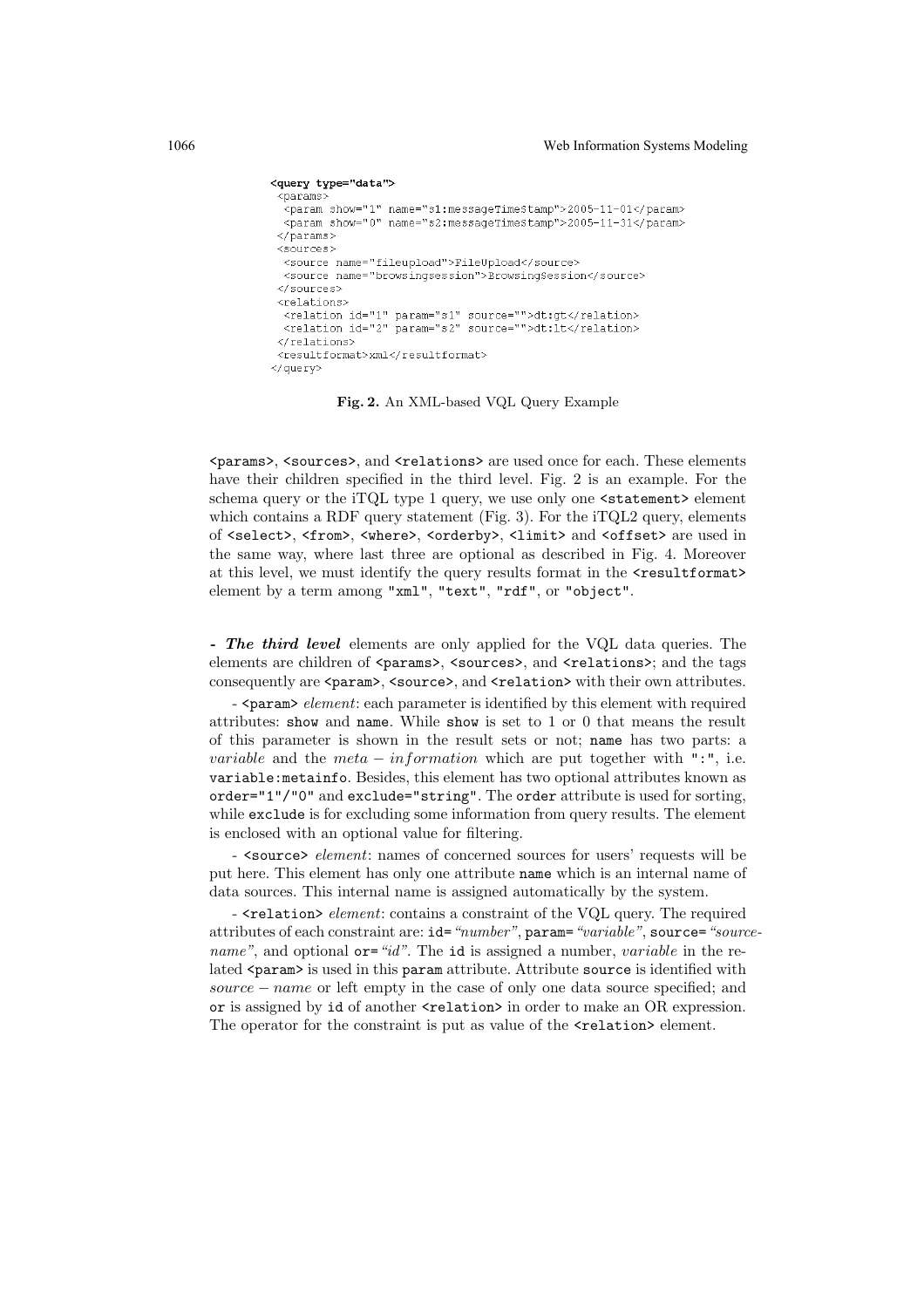#### 3.3 Operators and Expression in VQL

Logic Operators. VQL's logic operators consist of AND, OR and NOT. While NOT is defined in each  $\epsilon$  param> element by using the exclude attribute, AND and OR operators are identified in  $\le$ relation> items. OR is defined by the "or" attribute, e.g. or="2" means that the current constraint will be combined with the constraint number "2" using logic OR operator. AND is implied in a relation without "or" attribute.

Comparison Operators. The comparison operators are used in  $\epsilon$  relation> part of VQL queries. These operators are presented as follow:

- equal An equal comparison in form of triples which is used by leaving the <relation> item empty.
- gt The operator means GREATER-THAN which is used for comparing values of basic data types such as String, numbers.
- lt Similarly to the previous one, the operator means LESS-THAN.
- dt:gt This operator is used for comparing the date/time value AFTER a point of time. Value format of this type confronts XML Schema (XSD) data types.
- dt:lt Similarly to the dt:lt operator; but it means for the date/time value BEFORE a point of time.
- str:match This is the pattern matching operator for strings. This comparison operator uses common pattern expression.
- ft:match This is the powerful operator relying the full-text index applied in SemanticLIFE's metastore. It is used for searching the full-text data such as content of a file or email attachments, or stored WWW pages.

Expressions. In order to formulate the expressions for the query criteria, VQL uses "or" attribute in  $\epsilon$ relation> elements as boolean OR operator to combine these constraints first, and then it uses boolean AND to combine into the final expression. The sequence of **<relation>** elements are important in combining expressions.

### 3.4 The VQL Query Types

Data Query Type. VQL data query type is commonly used for information querying. A query of this type consists of the four parts as discussed above. In order to inform VQL parser to process the query as a VQL data query, we identify "data" term in the query: <query type="data">.

An example for this query type is shown in Fig. 2: the query retrieves messages' time-stamp of files uploaded and browsed web pages in the SemanticLIFE repository in November 2005.

From this query type, we obtain deductive queries for special operations in semantically information retrieval. These operations help users easily get information of interest and obey the principle of VQL design: "ask less, get more." The deductive queries, so-called VQL query operators, are detailed in Section 4.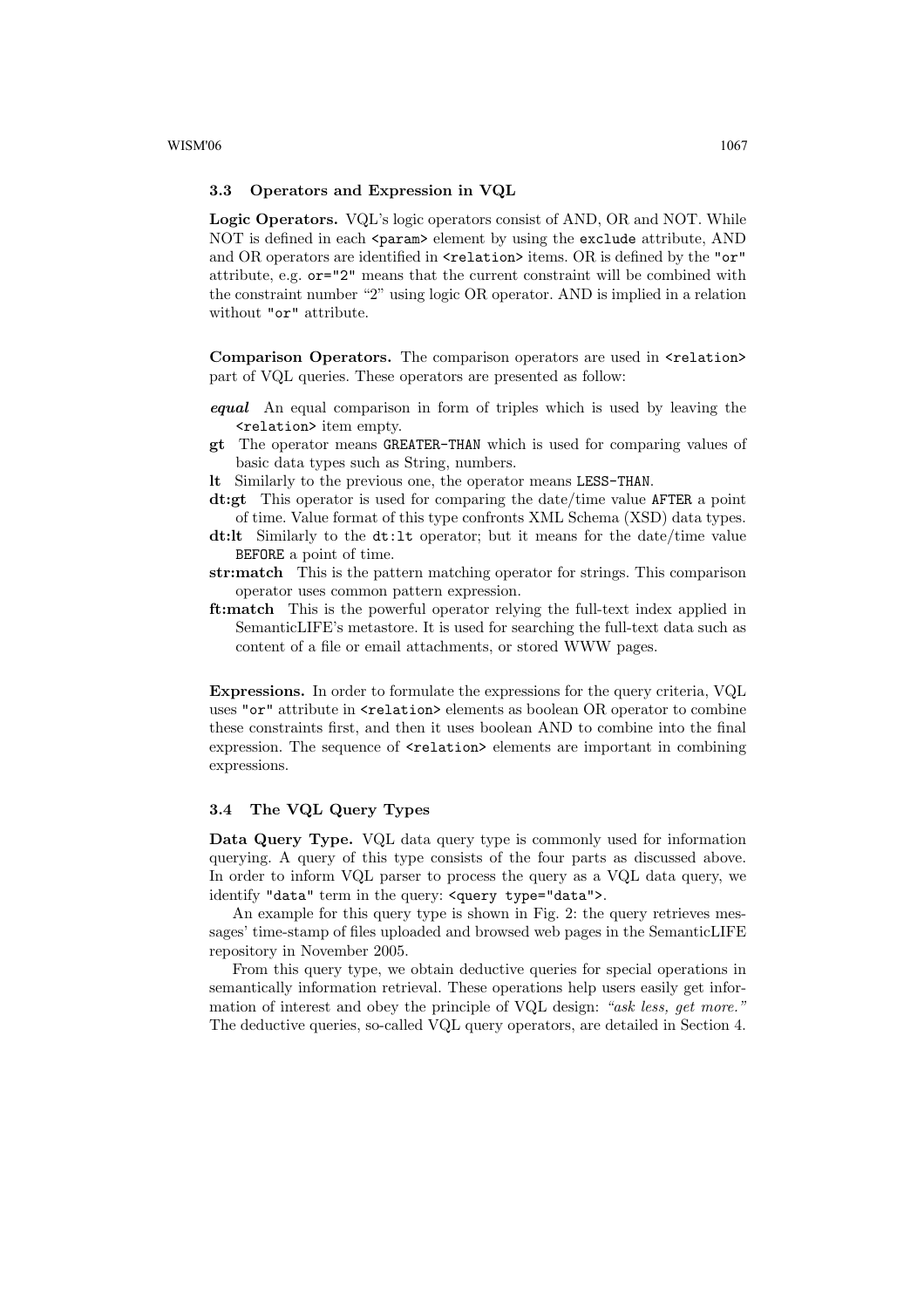Schema Query Type. The syntax of this query type consists of two parts: the first one is the <statement> element containing a RDF query statement; and the second part is used to set the query results format. Necessarily, "schema" must be identified in the query body. A schema query example is illustrated in Fig. 3.

```
<query type="schema">
 <statement>
   select Ss
   from &1t;rmi://192.168.168.174/OntologyModel&qt;
   where $s <rdfs:subClassOf&amp;gt;
   & lt; slifeont: FileUploadData& gt; ;
 </statement>
<resultformat>text</resultformat>
</guery>
```
Fig. 3. An example of VQL SCHEMA query

However, the question is that how does the user create RDF query statements? Actually, the schema or ontology queries are offered to clients in form query templates or programmatic VQL API.

iTQL Query Types. Similarly, with 'iTQL query types' RDF query statements are wrapped in VQL query documents. The name of 'iTQL query type' comes from the RDF query language used in the system. Since the SemanticLIFE framework uses Kowari [12] as its back-end, so that iTQL RDF query language is used for query statements. We also distinguish two ways of embedding the RDF statements: firstly, a whole statement is embedded; while their parts is embedded separately in the second type.

```
<query type="itql2">
    .<br><select>$s $p $o</select>
  <from>
       rmi://192.168.168.174/slife#BaseModel
   </from>
  \frac{1}{2} \frac{1}{2} \frac{1}{2} \frac{1}{2} \frac{1}{2} \frac{1}{2} \frac{1}{2} \frac{1}{2} \frac{1}{2} \frac{1}{2} \frac{1}{2} \frac{1}{2} \frac{1}{2} \frac{1}{2} \frac{1}{2} \frac{1}{2} \frac{1}{2} \frac{1}{2} \frac{1}{2} \frac{1}{2} \frac{1}{2} \frac{1}{2} <resultformat>text</resultformat>
</guery>
```
Fig. 4. An example of a VQL iTQL query type 2.

The format of the first iTQL query type, so-called VQL iTQL query type 1, is similar to the schema query depicted Fig. 3, where the term "itql1" is used instead of "schema" in the <query> tag. Meanwhile, in VQL iTQL query type 2, each parts of RDF query statement, such as select and from, are put in respective query parts. With the iTQL's SELECT statement, its parts are: select, from, where, orderby, limit, and offset.

Fig. 4 is an example of VQL iTQL query of type 2, in which "itql2" is specified in  $\langle \text{query} \rangle$  tag. As depicted in the figure, the expressions of clauses of the RDF query statement are filled in respective elements of the VQL query.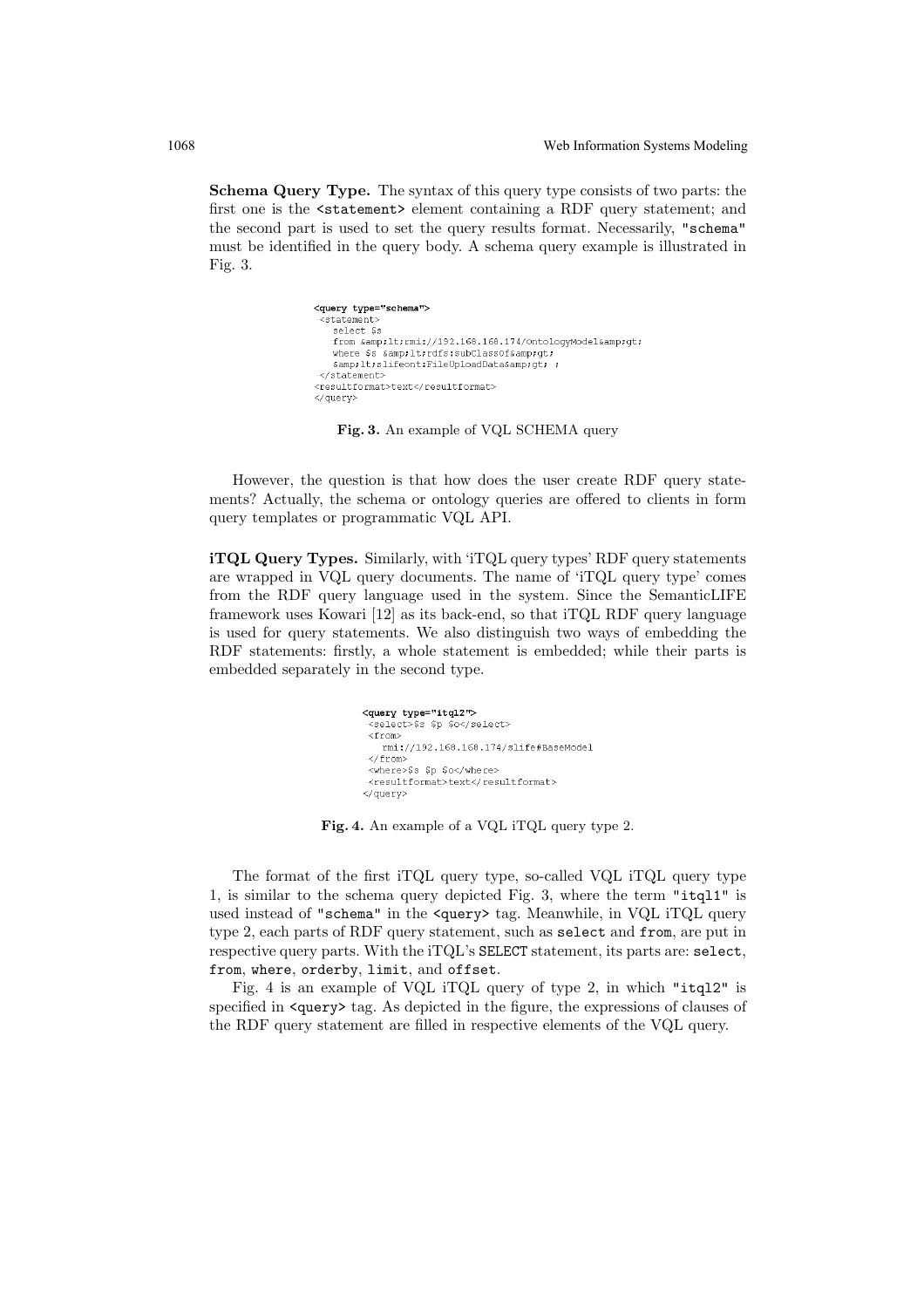#### 3.5 Query Results Format.

In order to increase the flexibility in query results processing, VQL provides four query results formats that are XML format, text format, RDF graph, and serialized query results. In a VQL query, we identify the query results format in the **<resultformat>** element at the second level.

Query Results XML Format: <resultformat>xml</resultformat>

VQL query results XML format is similar to a W3C's format for SPARQL query results presented in [3]. This XML format has two main parts: the first one is the list of the query's parameters and needed additional information. The second part is the list of found instances.

Query Results Text Format: <resultformat>text</resultformat>

The text format of VQL query results is structured as following: the variable and its value of each item are then paired in form of VAR\_NAME = VALUE. These pairs are connected by semicolons, and one row is for each items.

 $Query$   $Results$   $RDF$   $Format:$   $\le$ resultformat>rdf</resultformat>

The RDF-graph format of query results is designed for semantic web client applications, here they prefer semantic enriched data. The query results will be transformed to RDF graphs before returning them to the clients.

Serialized Query Results Object: <resultformat>object</resultformat> Concerning with the inside components communication in the SemanticLIFE system, components sometimes would like to use query results object without format transformation. The VQL serializes the results and send the serialized objects back to the asking component.

## 4 Query Operators of VQL

In this section, we present deductive queries for special operations in making complex queries in simpler manner which helps users "ask less, get more." This is the principle of building user-centered applications [5].

#### 4.1 GetInstances Operator

GetInstances operator is the common form of VQL data queries. The operator retrieves appropriate information according the criteria described in parameters, sources, constraints of the query. The properties with show attribute set to "1" will be involved in the query results.

Fig. 2 is an example of GetInstances operator. As depicted, the query is about retrieving the message's time-stamp from  $01/11/2005$  to  $30/11/2005$  of uploaded files and browsed WWW pages. The operators in the constraint part, "dt:gt" and "dt:lt", are combined using boolean 'AND'.

#### 4.2 GetInstanceMetadata Operator

This query operator assists the user easily retrieve all metadata properties and their values of resulting instances. This query operator is very useful when the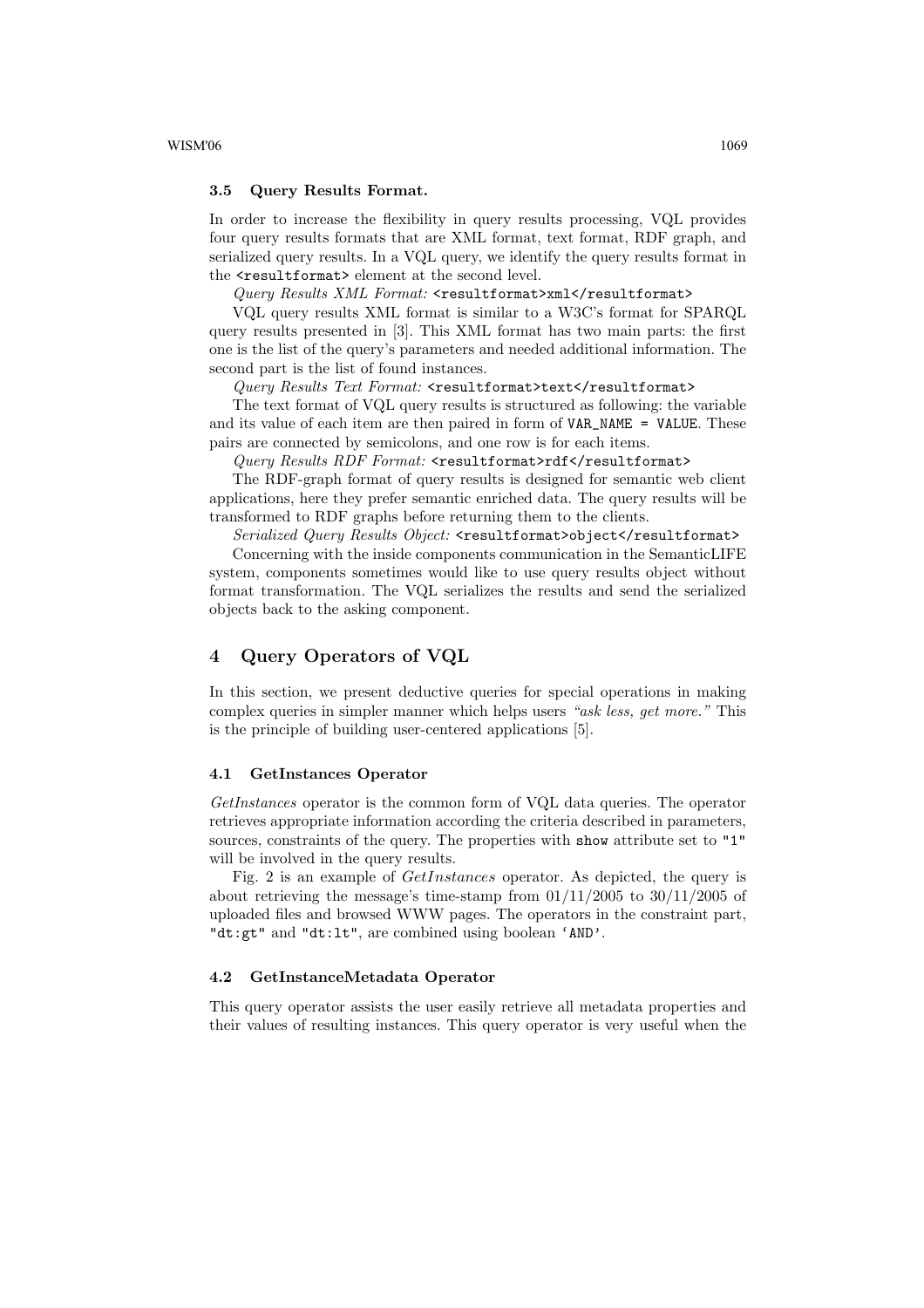user does not care or not know exactly what properties of data instances are. The case could happen when he/she makes request; or he/she would like to get all metadata of these data items by the simplest way.

In order to make a GetInstanceMetadata operator, we must put one parameter in the query document with the reserved string "METADATA". The other parameters could be used for the criteria of the query to filter the query results. The rest of the query document is similar to a normal data query. Fig. 5 describes a example of this operator.

```
<guery type="data">
 .<br><params>
  .<br><param show="1" name="p0:messageTimeStamp">2005-11-01T00:00:00</param>
 <param show="1" name="p1:METADATA"/>
 \langle/params>
 <sources>
 <source name="fileupload">FileUpload</source>
 </sources>
 <relations>
 <relation id="1" param="p0" source="">dt:qt</relation>
 </relations>
 .<br><resultformat>xml</resultformat>
</guery>
```
Fig. 5. VQL GetInstanceMetadata Query Operator.

Here, the query is about getting the metadata and their values of uploaded files which are sent from  $01/11/2005$ , as well as the timestamps of these files.

#### 4.3 GetRelatedData Operator

In semantic web applications, particularly in the SemanticLIFE system, finding relevant or associated information plays an important role. When we make a query to search for a specific piece of information, we also would like to see associated information to what we found. For example, when we are looking for an email message with a given email address, we also want to see the linked data to this email such as the contact having this email address, appointments of the person in the email, web pages browsed by this person. Obviously, this operator shows the VQL power and obeys the principle of "ask less, get more" for users.

In order to make a request of this operator, we must identify a parameter containing the a reserved word "RELATED-WITH" in the query document. The <sources> element is used to limit a range of data sources in searching associated information as presented in following figure (Fig. 6).

In this example, the query asks for instances of Email data source containing a specific email address, e.g. hta@gmx.at; and from found messages, the related information in the appreciate data sources, which are identified in  $\leq$  sources of the query, will be located as well.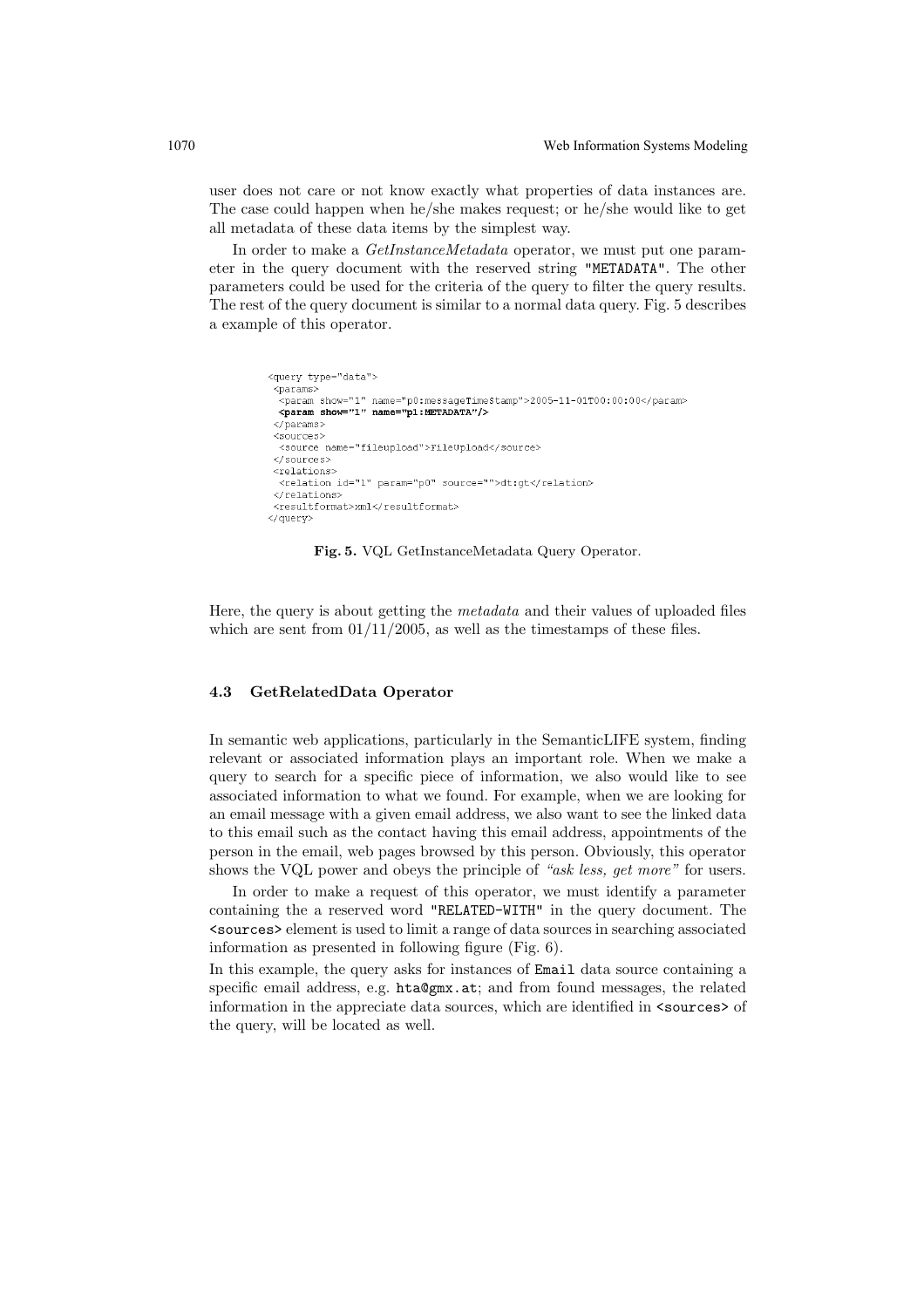$WISM'06$  1071

```
<query type="data">
 .<br><params
  .<br><param show="0" name="p1:emailTo">hta@qmx.at</param>
 <param show="0" hame="p1.email10">htaggm.
 </params>
 <sources>
  <source name="email">Email</source>
 <source name="contact">Contact</source>
</sources>
<relations>
  <relation id="1" param="p1" source="email"/>
</relations>
<resultformat>xml</resultformat>
</query>
```
Fig. 6. VQL GetRelatedData Query Operator.

#### 4.4 GetLinks Operator

This query operator operates by using the system's ontology and RDF graph pattern traversal. The operator aims at finding out the associations/links between instances and objects. For instance, we are querying for a set of instances of emails, contacts and appointments, and normally, we receive these data separately. However, what we are expecting here is that the links between instances (as well as objects) provided additionally. The links are probably properties of email addresses, name of the persons, locations, and so on.

GetLinks operator helps us to fulfill this expectation. This operator is similar to GetInstanceMetadata in the way of exploiting the metastore. While GetInstanceMetadata operator tries to get related instances based on analysis of a given link or information and the ontologies, GetLinks extracts the associations in instances or objects. In order to make a  $GetLinks$  operator, the reserved word "SLINKS" (semantic links) must be identified in one <param> element.

```
<query type="data">
 <params>
  <paramo:<br><param show="1" name="p1:emailTo">hta@gmx.at</param>
 -param show="1" name="p2:conName">Hoang Thieu Anh</param><br>\sigma aram show="1" name="p2:conName">Hoang Thieu Anh</param>
 \langle/params>
 <sources>
  <source name="email">Email</source>
  <source name="contact">Contact</source>
  <source name="calendar">Calendar</source>
 </sources>
 <relations>
 </relations>
 <resultformat>xml</resultformat>
</duerv>
```
Fig. 7. VQL GetLinks Query Operator.

We distinguish the detecting links between instances and objects as following: if sources are specified in the query document without any parameters except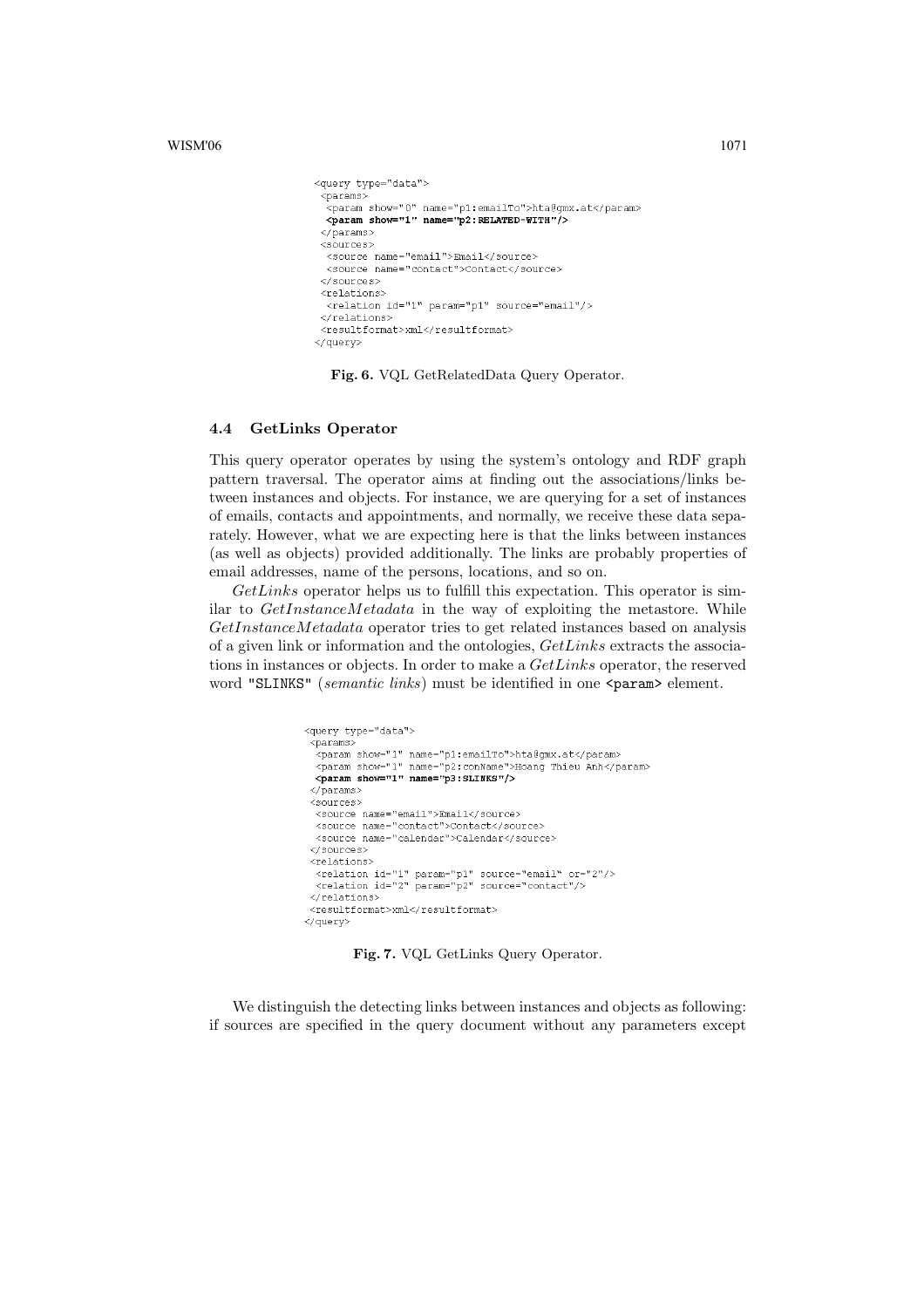"SLINKS", then the links will be detected between objects. Otherwise, if some parameters are shown, the links are implied for instances' associations. An example of GetLinks query operator is described in Fig. 7. The query will return the associations between instances having the given receiver's email and the contact name in three data sources Email, Contact, and Calendar.

By providing these operators, VQL offers a powerful feature of navigating the system by browsing data source by data source, instances by instances based on found semantic associations.

#### 4.5 GetFileContent Operator

The SemanticLIFE system covers a large range of data sources, from personal data such as contacts, appointments, emails to files stored in his/her computer, e.g. the office documents, PDF files, media files. Therefore, a query operator to get the contents of these files is very necessary.

```
<query type="data">
 .<br><params>
  .<br><param show="0" name="p0:filePath">
  c:/slifedata/uploadedfiles/2006/01/15/CFP_WISM_06.pdf
  \langle/param>
 <param show="1" name="p1:CONTENT"/>
 </params>
<sources>
 <source name="fileupload">FileUpload</source>
 </sources>
<relations/>
<resultformat>xml</resultformat>
</guery>
```
Fig. 8. VQL GetFileContent Query Operator.

Normally, to carry out this task, we must define two parameters in the query document, the first one is the file path got from the previous query; and the second one is defined with reserved word "CONTENT". In the <source> element of the query, a data source is identified as a reference; and the constraint part is often left empty. The query is described in Fig.  $8$  is an example of  $GetFileContent$ operator, where a content of the file having name "CFP\_WISM\_06.pdf" with its full path will be extracted from the metastore.

# 5 VQL Parser: VQL - RDF Query Languages Mapping

The VQL parser translates the VQL query to correspondent RDF query statements; accesses the metastore to get results, then transforms them to the appreciate format and sends the processed results back to the user. In this section, we present the first stage of a query process in the VQS [7] using VQL that is the mechanism to map VQL queries to RDF queries. The mappings consist of three phases: expressions mapping, syntax mapping; and semantic mapping.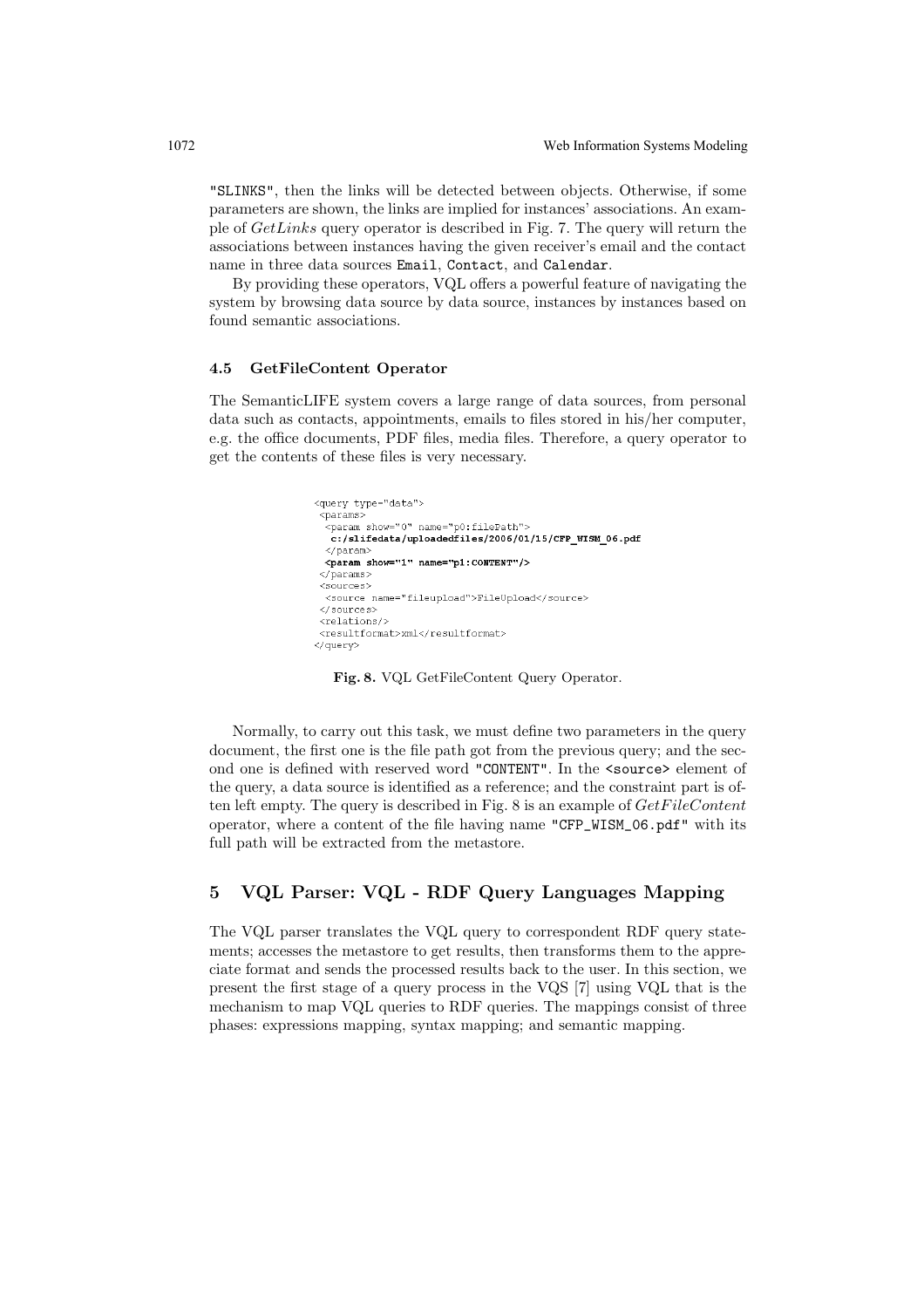#### 5.1 Expression Mapping

Expressions in VQL queries are likely to be mathematical ones, while the "expressions" in RDF queries are in form of the triples. Therefore, an accurate expression mapping from normal expressions in VQL queries to triple expressions in RDF queries is crucial. VQL carries out this task as following steps:

- 1. Forming mathematical expressions from elements of a VQL query.
- 2. Representing the final aggregated expression into an expression tree.
- 3. From the expression tree, we traverse and formulate triple expressions for RDF query with referring to ontologies and related sources in the VQL query.
- Example: Looking back at Fig. 2 as an example, an expression will be formed from described query's parts as follows (here  $msgTS$  is used instead of messageTimeStamp for shorter representation):

 $(msgTS \geq #01/11/2005\#)\cap (msgTS \leq #30/11/2005\#)$ 

From this expression, we can create the expression tree as depicted in Fig. 9.



Fig. 9. The expression tree for the Example 4.

Using this tree, we generate the triple expressions for the RDF query by traversing the tree. The generated triple expressions are described below in iTQL RDF query language:

(<slife:msgTS> <tucana:after> '2005-11-01T00:00:00Z') and (<slife:msgTS> <tucana:before> '2005-11-30T00:00:00Z')

where, "slife" is the namespace for the ontology and data schema of SemanticLIFE metastore; and <tucana:after> and <tucana:before> are comparison operators of iTQL.

Furthermore, the data sources are taken into account during mapping expressions. The specified data sources in the VQL query document (in sources part and <relation> elements) are used for either identifying the expression applied on them or generating correspondent queries for them. Hence from a VQL query, more than one RDF query are probably generated.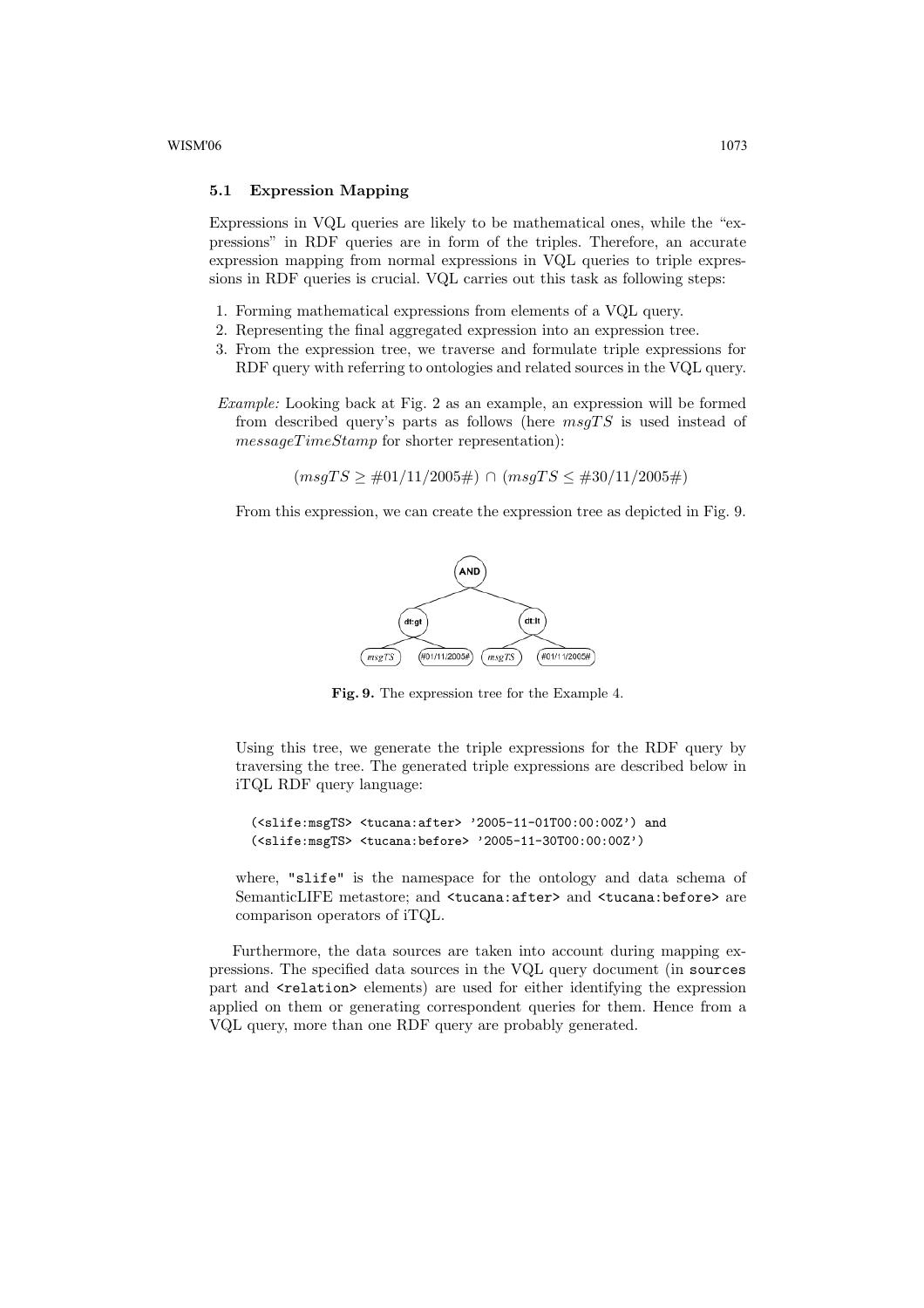#### 5.2 Syntax Mapping

Syntax mapping takes care the issue of translating from VQL query syntax to a RDF query language syntax. VQL queries are actually interpreted as SELECT statements of RDF query languages. The iTQL's SELECT statement contains three required clauses select, from, where, and optional clauses such as orderby, and exclude. The syntax mapping will parse VQL query's parts to the clauses of RDF SELECT statement(s).

First of all, the select clause of the RDF query will be filled by <params> parts of the VQL query. The parameters set to "1" will be put as variables of the select clause, and unshown parameters (set to "0") are used for forming the criteria only. Additionally, some extra variables will be added in the clause to get the message's URI and the name of data sources. Secondly, the from clause will be generated automatically by VQL parser. For the time being, all data sources are stored in one huge metastore with a unique network address. And this network address plugged access protocol will be placed in from clause. Thirdly, generated triple expressions will be used for the where clause. As discussed, the process of generating the triple expression combines all three parts of the VQL query - params, sources, and relations - along a further analysis by adding more expressions to clarify the criteria.

Last but not least, we have two optional attributes, order and exclude, for each parameter. If the order is set to "1", then the variable will be added into orderby clause. And if an exclude is specified, an expression in form of exclude(\$param \$op \$exclstr) will be added into the where clause.

#### 5.3 Semantic Mapping

The semantic mapping takes part in both mapping tasks above to resolve semantic ambiguity problems. This is the vital and decisive mapping task of the VQL. The semantic mapping is going to solve the following concerns during query generating process from the user's initial VQL query:

- Disambiguating query items
- Resolving semantic conflicts

Disambiguating query items. The inaccuracy of a query is mainly due to the ambiguities inside itself. Coping with ambiguous items in the VQL query made by a user is a decisive step in parsing it later on. Here the ambiguity could be in terminological manner, i.e. requested data properties are not clear. For example, a "Name" property in a query is ambiguous because the query parser can not identify which "name" will be extracted, contact name or name of email sender/receiver.

Clarifying these properties could be done by using data source specified in the query and the ontologies of the system. Based on the data sources, the appreciate properties in the ontology will be detected and used instead of ambiguous items. For instance, concerning the "Name" property is described above, this mapping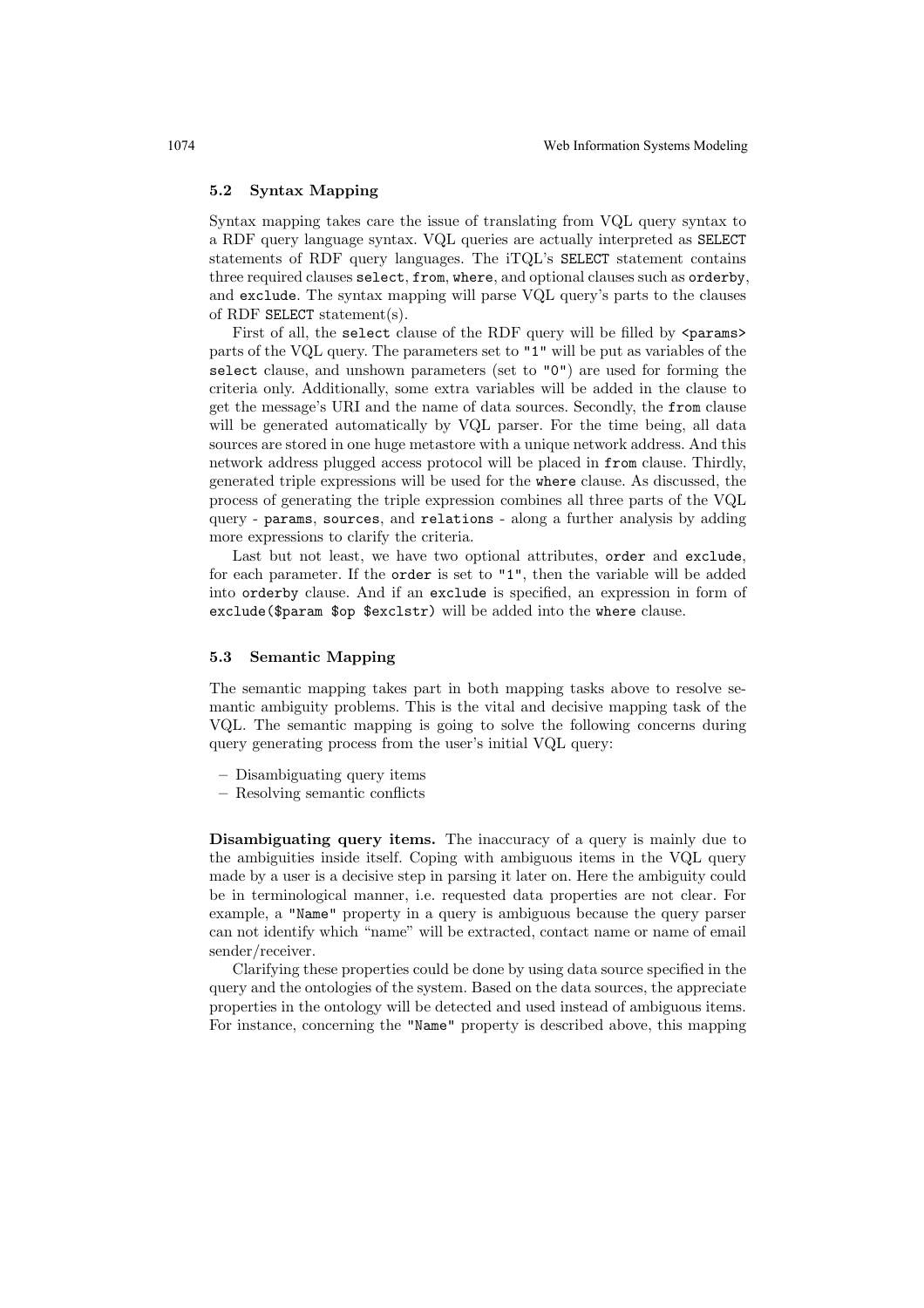task must rely on the related source described either in source or constraints elements, e.g. Contact; after on, based on ontologies, appreciate properties will be located such as contactFirstName, contactLastName.

Resolving semantic conflicts. In a further disambiguation users' queries, especially when the user asks for information using an ambiguous entity over many data sources. The issue is that how to identify user's "intended" properties for which data sources. For example, "Name" property is constrained with Email and Contact. If the "Name" properties is constrained with a source identified in a <relation> element, then the issue is similar to the discussion above. Otherwise, the query has to:

- get all related properties in system ontology based on specified data sources. In this case, there are probably more than one query generated; or
- suggest the most related properties from ontology based on a semantic similarity of properties in the same query. For instance, if other properties are major requesting for Contact items, so that the "names" of Contact object would be suggested.

The semantic mapping is applied for all types of the VQL query. Generally, all user-entered queries should be check for implied semantic problems as well as the syntax of them.

## 6 Conclusion and Future Work

In this paper we have presented the Virtual Query Language, a design of a query language aiming at a significant complexity reduction in formulating semantic meaningful queries.

As the next steps of VQL, the issues of improving by considering RDF as the alternative format for VQL, and building a graphical interface on top of this language will be discussed consequently in the details. We see the advantages of the RDF as standard for the Semantic Web applications, so that coding the VQL in RDF as 'RDF forms' would be considered. As well as, a powerful interface for VQL in context of the VQS will be taken into account.

### References

- 1. M. Ahmed, H. H. Hoang, S. Karim, S. Khusro, M. Lanzenberger, K. Latif, E. Michlmayr, K. Mustofa, T. H. Nguyen, A. Rauber, A. Schatten, T. M. Nguyen, and A. M. Tjoa. Semanticlife - a framework for managing information of a human lifetime. In Proceedings of the 6th International Conference on Information Integration and Web-based Applications and Services, September 2004.
- 2. N. Athanasis, V. Christophides, and D. Kotzinos. Generating on the fly queries for the semantic web: The ics-forth graphical rql interface (grql). In Proceedings of the 3rd International Semantic Web Conference, pages 486–501, 2004.